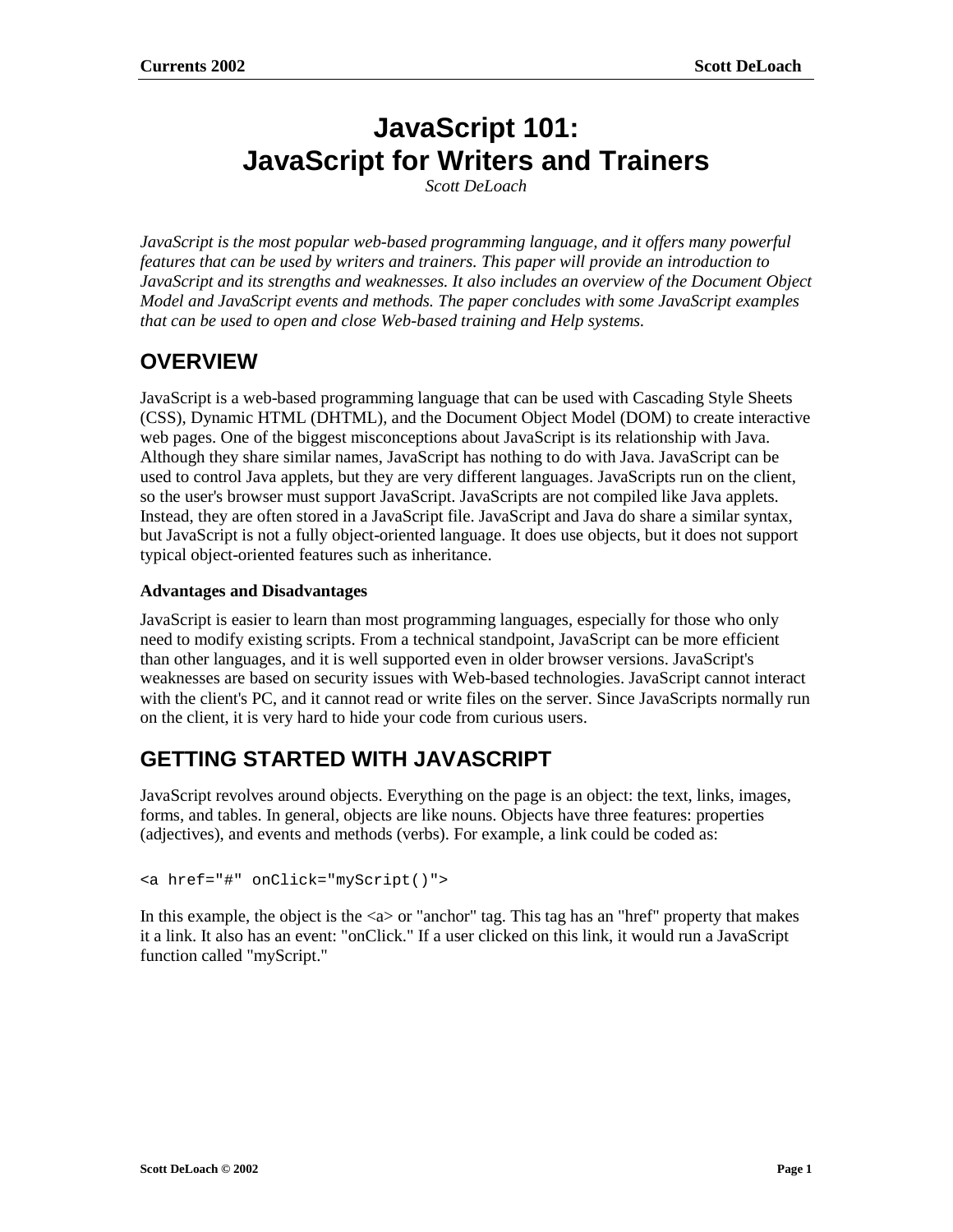#### **The Document Object Model**

The Document Object Model (or "DOM") is like an org chart that outlines how everything on the page is related and organized. It is used to move from one object to another, or to move down from the top (the window) to a specific object. Learning to navigate through and use the DOM is probably the trickiest part of learning JavaScript. To make matters worse, Internet Explorer and Netscape have different DOMs. With IE 6 and Netscape 6, these two browsers seem to be moving closer to supporting the ECMA's JavaScript standard. However, Netscape 4's and IE 4's DOMs are very different.



#### **The Document Object Model (high-level overview)**

As an example of using the DOM, let's say that you have a frameset with two frames and you want a script in frame 1 to change a graphic in frame 2. You would use the DOM to move from frame 1 to frame 2, find the graphic, and change it's SRC property to a different image.

parent.frames("frame2").myicon.src = "newgraphic.gif";

## **"HELLO, WORLD!"**

If you have ever learned a programming language, you know that they always begin with the "Hello, World!" example. So, how do we use JavaScript to write "Hello, World!" on the screen? It's only one line of code:

<script>document.write('Hello, World!');</script>

If you place this script inside the BODY tag of you page, it would write "Hello, World!" in your document. This script uses the document object's "write" method to write text to the page. Of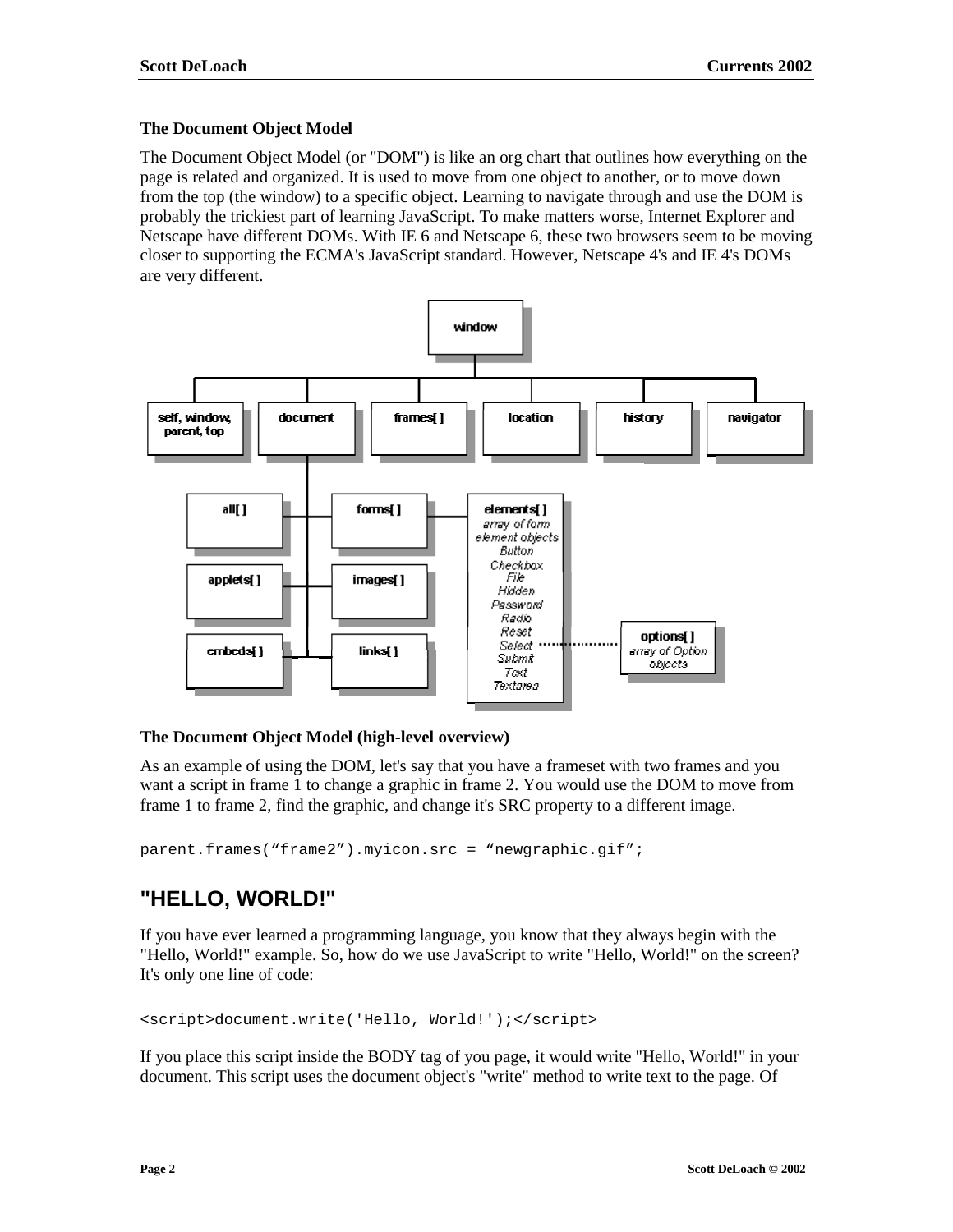course, it's not incredibly useful. We could simply type in "Hello, World" as normal HTML text to get the same effect. However, we can use JavaScript to make this script more powerful.

### **MAKING "HELLO, WORLD!" USEFUL**

To make the "Hello, World!" example more useful, we could store the script in a JavaScript file so that we could reuse it in other files. We could also use variables to write different things to the page.

#### **Where to Place Your Scripts**

Your scripts can be placed in three places: in the HEAD of your document, in the BODY of your document, or in an external file. Our original "Hello, World!" script is in the BODY of the document. If we moved it to the HEAD, we could reuse the script multiple times in the document. Normally, scripts in the HEAD are placed in functions and run when needed. For example, we could change "Hello, World!" to use a function:

```
<HEAD>
function helloWorld() {
document.write('Hello, World!');
}
</HEAD>
<BODY>
<script>helloWorld();</script>
</BODY>
```
Whenever we wanted to run the helloWorld() function, we would use:

```
<script>helloWorld();</script>
```
We are going to store our script in an external JavaScript "is" file. This will allow us to reuse it in other HTML files. To store the script in an external JS file, we need to link to the JS file from the HEAD of our document:

```
<script src="myscripts.js"></script>
```
Our JS file ("myscripts.js") would contain our function and any other scripts that we want to reuse in our files. We can still use the following code in the BODY to run the script:

<script>helloWorld();</script>

#### **Using Variables**

Our current script can only write "Hello, World!" to the document. If we use variables, we can write different things to the document using the same script. For example, we could write the author's name or a copyright statement. Since we are going to be writing different things to the document, we should also change the script's name to something like autoText().

To use a variable with our script, we need to add the variable inside the parentheses when we call the script:

```
<script>autoText('author')</script>
```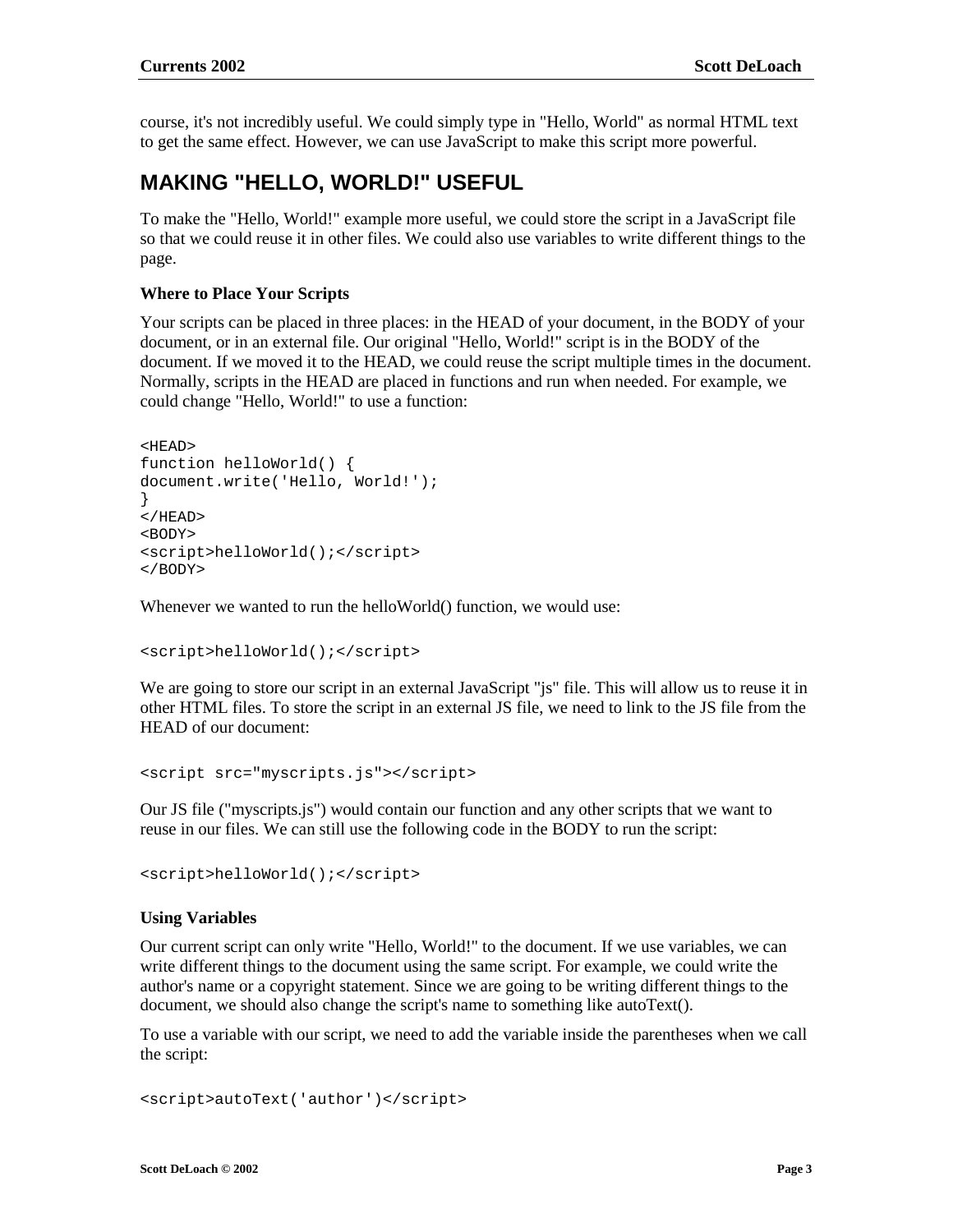Then, we need to change the function to do different things based on the variable:

```
function autoText(entry) {
if (entry == 'author') document.write('Scott DeLoach');
if (entry == 'copyright') document.write('Copyright 2002, User First
Services');
}
```
This script can now be used in multiple files to write different things to the document. If you need to update the information, you only have to change the autoText() function.

## **JAVASCRIPT SYNTAX**

JavaScript has some strict rule for naming and referring to variables and functions. Your function and variable names must begin with a letter, and they can only contain letters, numbers, and underscores. By convention, function and variable names begin with lowercase letters, but they use uppercase for additional words. So, the example above was named "autoText()." You will need to be careful with your names, especially the mixed case names. JavaScript is case-sensitive, so "autotext" is not the same as "autoText."

There are a lot of words that cannot be used as variable names. These "reserve" words are either currently used in JavaScript or they are being held for future use.

| abstract | else       | instance of | switch       |
|----------|------------|-------------|--------------|
| boolean  | enum       | int         | synchronized |
| break    | export     | interface   | this         |
| byte     | extends    | long        | throw        |
| case     | false      | native      | throws       |
| catch    | final      | new         | transient    |
| char     | finally    | null        | true         |
| class    | float      | package     | try          |
| const    | for        | private     | typeof       |
| continue | function   | protected   | var          |
| debugger | goto       | public      | void         |
| default  | if         | return      | volatile     |
| delete   | implements | short       | while        |
| do       | import     | static      | with         |
| double   | in         | super       |              |

**Reserved words in JavaScript**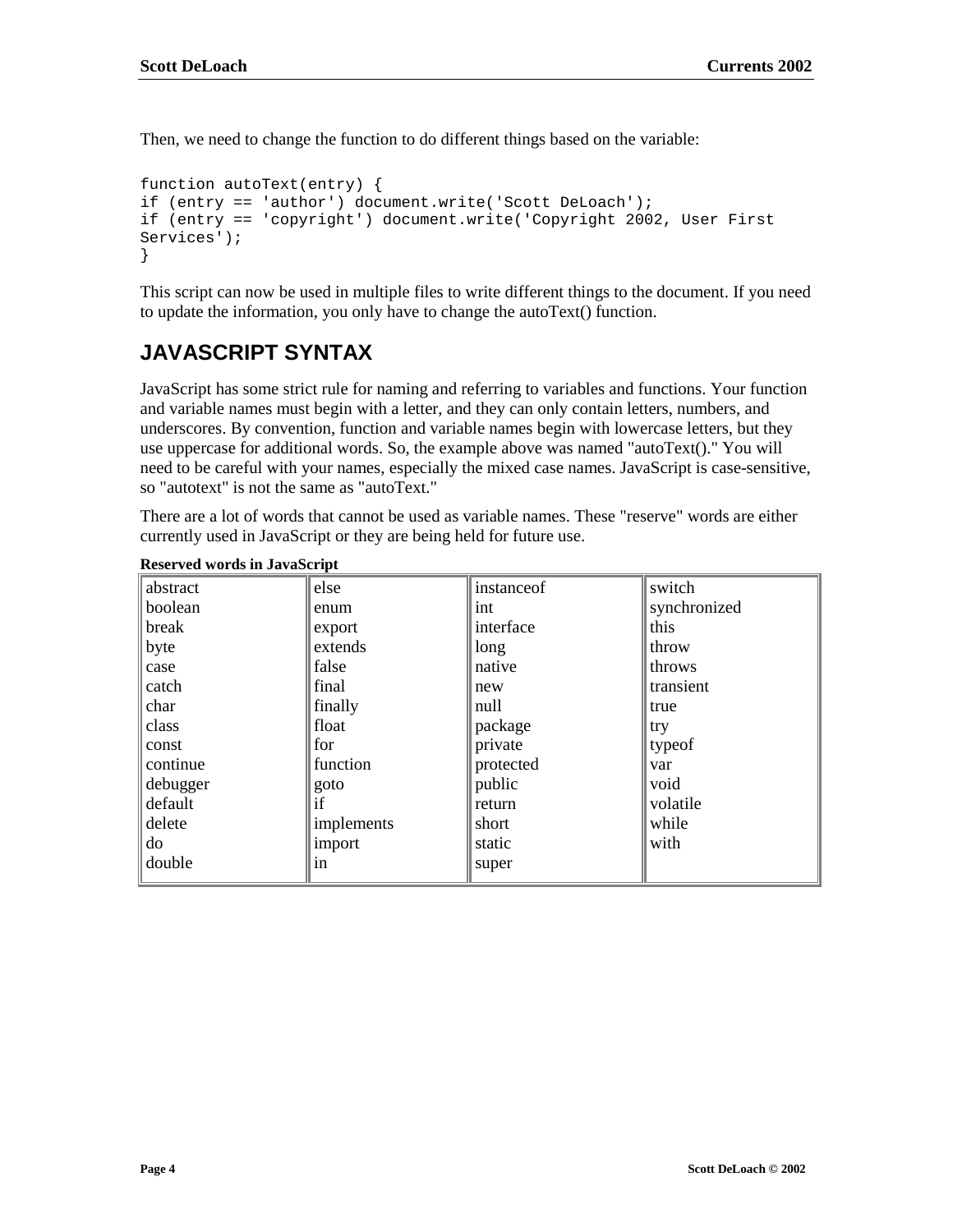## **TRIGGERING SCRIPTS WITH EVENTS**

The autoText() script runs when the page is loaded. However, we can also call scripts when the user clicks on a button, moves the mouse over an image, or presses a specified key. Each of these actions is an "event" in JavaScript: onClick, onMouseOver, and onKeyPress. Some events are used for the document's BODY as a whole, and some are used with specific tags such as images, links, and buttons. Events that are assigned to the BODY tag include:

- onLoad when the document loads
- onUnload when a new document is loaded
- onFocus when the browser window receives focus
- onBlur when the browser window loses focus
- onHelp when the user presses F1 (IE only)
- onKeyPress when the user presses a key (except the function keys)

Events that are assigned to tags include:

- onFocus when the tag receives focus
- onBlur when the tag loses focus
- onMouseOver when the user moves the mouse over the tag
- onMouseOut when the user moves the mouse away from the tag
- onChange when a form element's value is changed
- onClick when the tag is clicked
- onSubmit when a form is submitted

We can use these events to run our scripts based on different user actions. For example, we can open a WBT system when the user clicks a button, open a Help system when the user presses the F1 key, and automatically close windows when they lose focus or when the user presses the ESC key.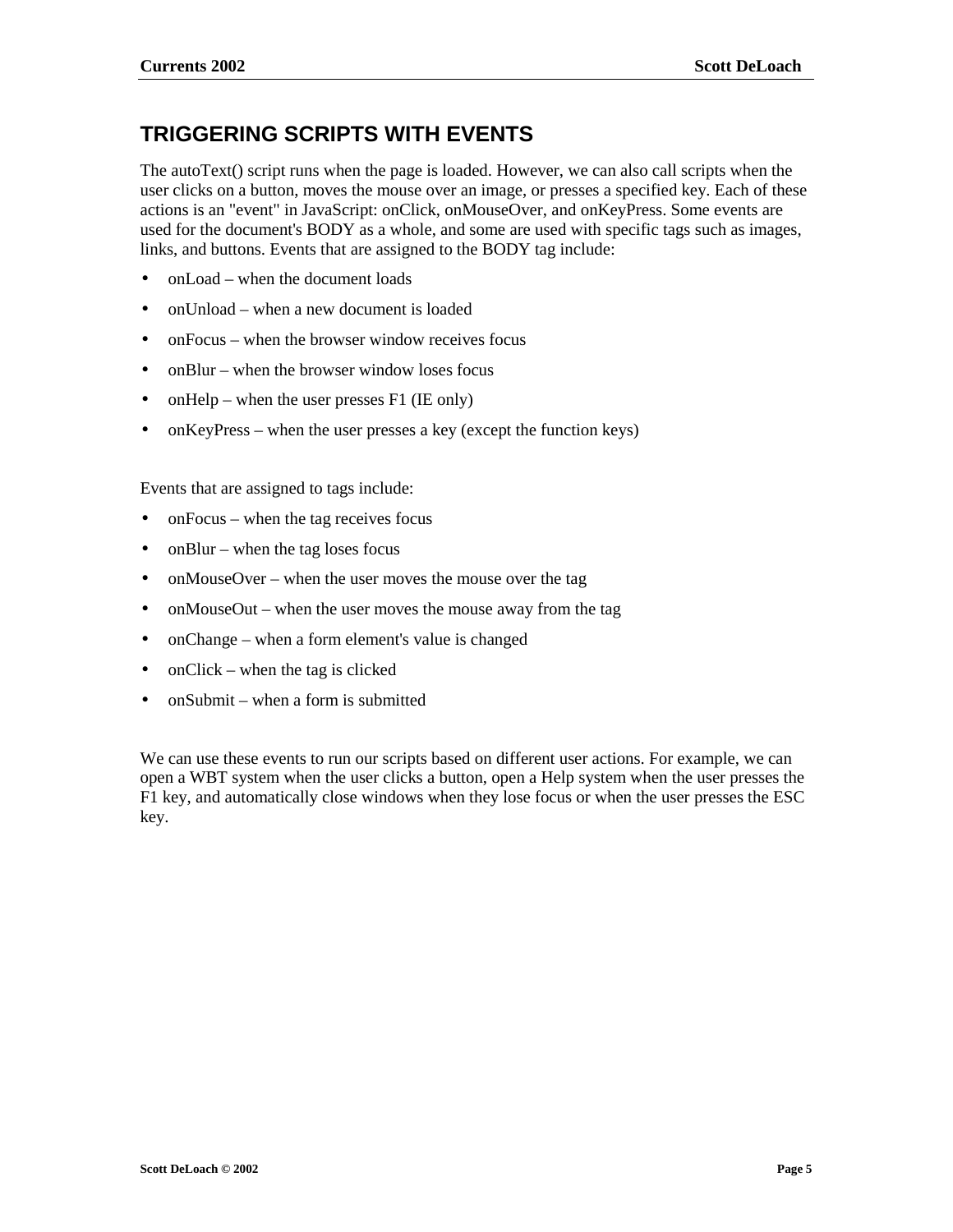### **OPENING WBT FROM A BUTTON**

We can use the onClick event to open a WBT system when the user clicks a button. The following code will add the "WBT" button:

```
<form>
<input type="button" value="WBT" onClick="openWBT()">
</form>
```
The onClick event tells the button to run the "openWBT()" function when the button is clicked. The openWBT() function can be coded as:

```
<script>
function openWBT() {
window.open('WBTpage.htm','helpwin','toolbar=0,location=0,directories=0
,status=0,menubar=0,scrollbars=0,resizable=0,width=200,height=300');
}
</script>
```
This script is just one long line of code. It uses the window object's open method to open a new window. The window's properties are turned off by using "0"s and turned on by using "1"s. If you use this code, make sure that you do not use any spaces. A JavaScript bug in this method causes an error message to appear if you have spaces in the code.

## **OPENING HELP WITH F1**

Internet Explorer provides the onHelp method that runs when the user presses the F1 key. Netscape just ignores this method, so it's OK to use it in cross-browser applications. The onHelp method applies to the entire document, so it is used in the BODY tag:

<body onHelp="openHelp();return false">

Normally, Internet Explorer will open its Help system when the user presses F1. We are including "return false" to tell Internet Explorer to not perform its default action (opening its Help system). The openHelp function is the same as the openWBT function:

```
function openHelp() {
window.open('helppage.htm',
'helpwin','toolbar=0,location=0,directories=0,status=0,menubar=0,scroll
bars=0,resizable=0,width=200,height=300');
}
```
## **OPENING CONTEXT-SENSITIVE HELP**

The openHelp() function opens the Help page to its home page rather than a specific Help topic. We can use variables to open the Help to a specific topic depending on the current application topic. We can add a Help link as follows:

```
<a href="javascript:openCSHelp()">open help</a>
```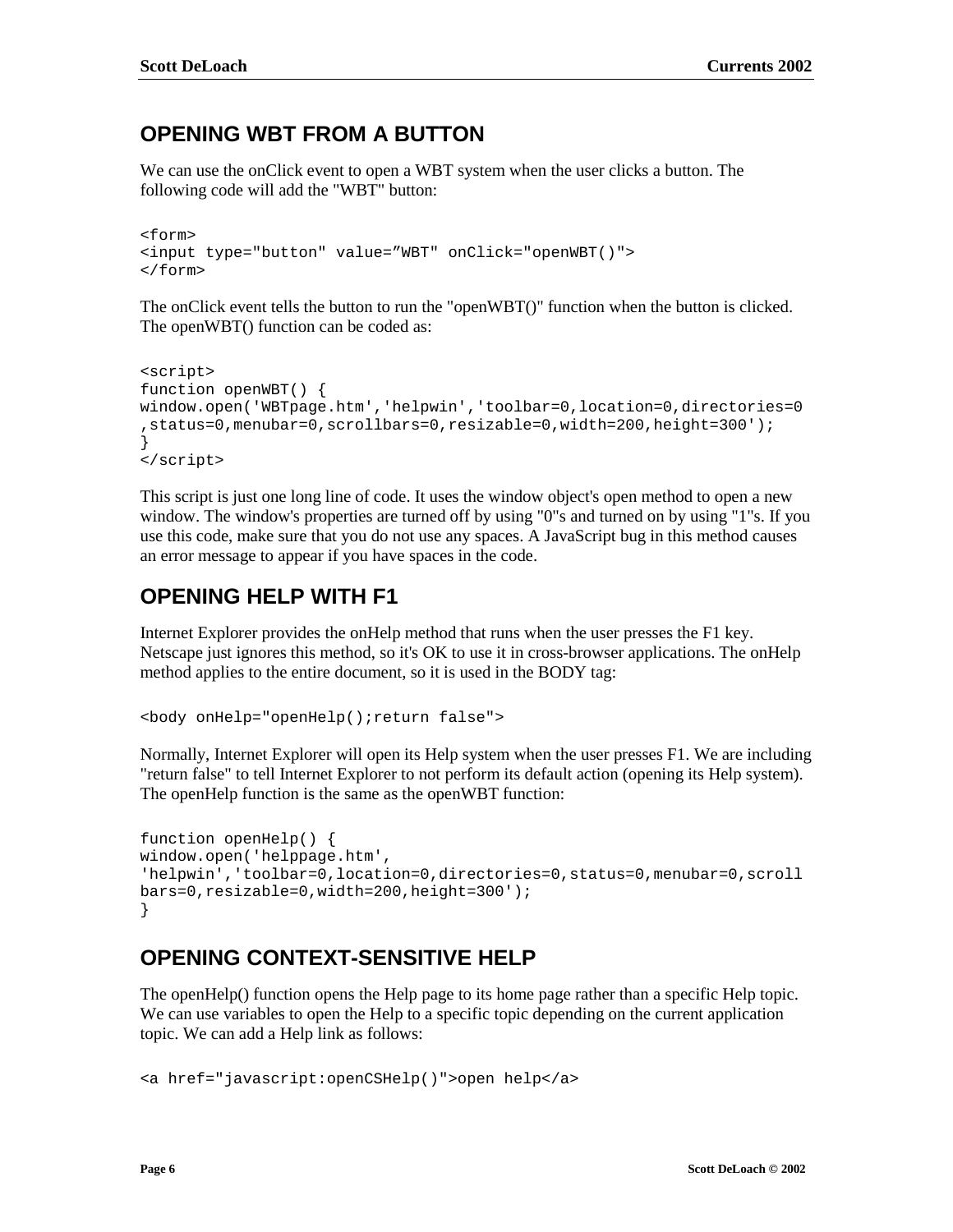The openCSHelp() function will detect the current document's filename and open a Help topic with a similar name. For example, if the application page is named "login.htm" the Help page would be named "h\_login.htm." The openCSHelp() function would be:

```
function openCSHelp() {
helpurl = location.href;
begin=helpurl.lastIndexOf('/');
begin = begin + 1;
end=helpurl.lastIndexOf('m');
end=end + 1;
helpurl = "h_" + helpurl.substring(begin, end);
window.open(helpurl,'helpwin','toolbar=0,location=0,directories=0,statu
s=0,menubar=0,scrollbars=0,resizable=0,width=300,height=200');
}
```
This function reads the current document's URL (location.href) and assigns it to a variable called "helpurl." Then it removes the "http://" and path and adds "h\_" to the beginning. Finally, we use window.open to open a new window that contains the Help topic.

## **AUTO-CLOSING POPUPS**

You may want your Help windows to automatically close when they lose focus or when the user presses ESC. You can use the onBlur event to see if the window has lost focus and the onKeyPress event to see if the user has pressed the ESC key. Both of these events are used with the BODY tag:

```
<body onBlur="javascript:window.close();" onKeyPress="closeHelp();">
```
Since closing the window is such a short script, we can include it in the BODY tag. Sensing whether the ESC key was pressed takes a few lines of code, so it's better to set up a function. This function can be coded as:

```
<script>
function closeHelp() {
var key = event.keyCode;
if (key == 27) window.close();
}
</script>
```
Every time the user presses a key, the closeHelp script will read the key's ASCII value. The ASCII value of the ESC key is 27, so if the value is 27 the window is closed. You can find a list of ASCII values at www.trainingtools.com/Resources/ASCII\_Chart/default.asp.

## **ADDING COMMENTS TO SCRIPTS**

As technical communicators, we obviously know the value of good documentation. JavaScript programmers can include comments in their code to explain how it works. You can add one-line comments using double slashes:

```
// this is a one-line comment that might explain a variable
```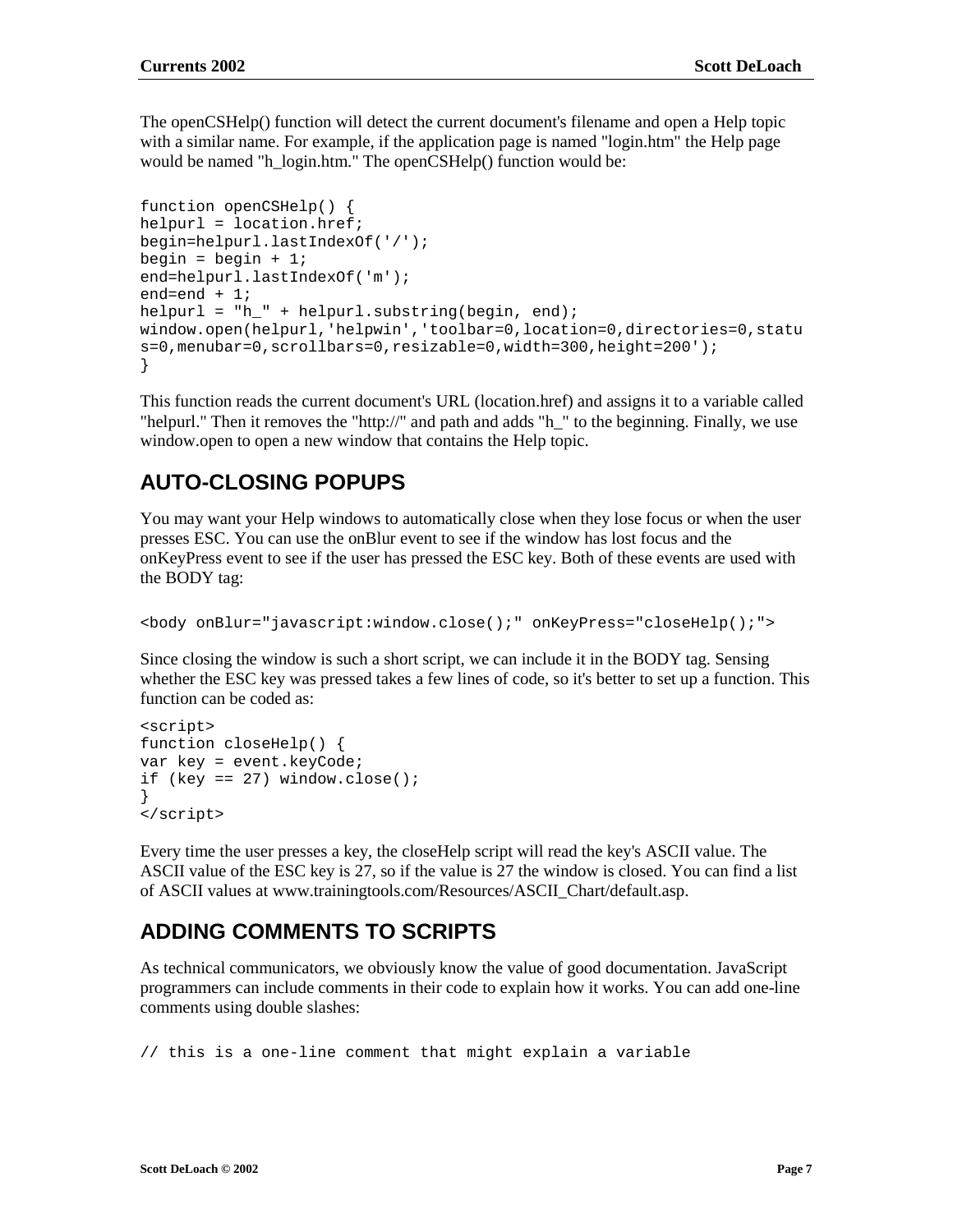You can add multi-line comments using slashes and asterisks:

```
/*
this is a multi-line comment
that might introduce a function
*/
```
### **RECOMMENDED JAVASCRIPT BOOKS**

If you want to learn more about JavaScript, I recommend the following books:

*Designing with JavaScript* Nick Heinle and Bill Peña

*Designing with JavaScript* provides a good introduction to JavaScript with some useful examples.

#### *JavaScript Visual Quickstart Guide*

Tom Negrino and Dori Smith

The *JavaScript Visual Quickstart Guide* teaches you how to modify and use some useful example scripts, but it does not really teach you how to write your own scripts.

### *JavaScript Bible*

Danny Goodman

The *JavaScript Bible* is a reference book. It discusses every object and outlines how to use its events, methods, and properties. It does provide some introductory chapters, but it's not as approachable as the first two books.